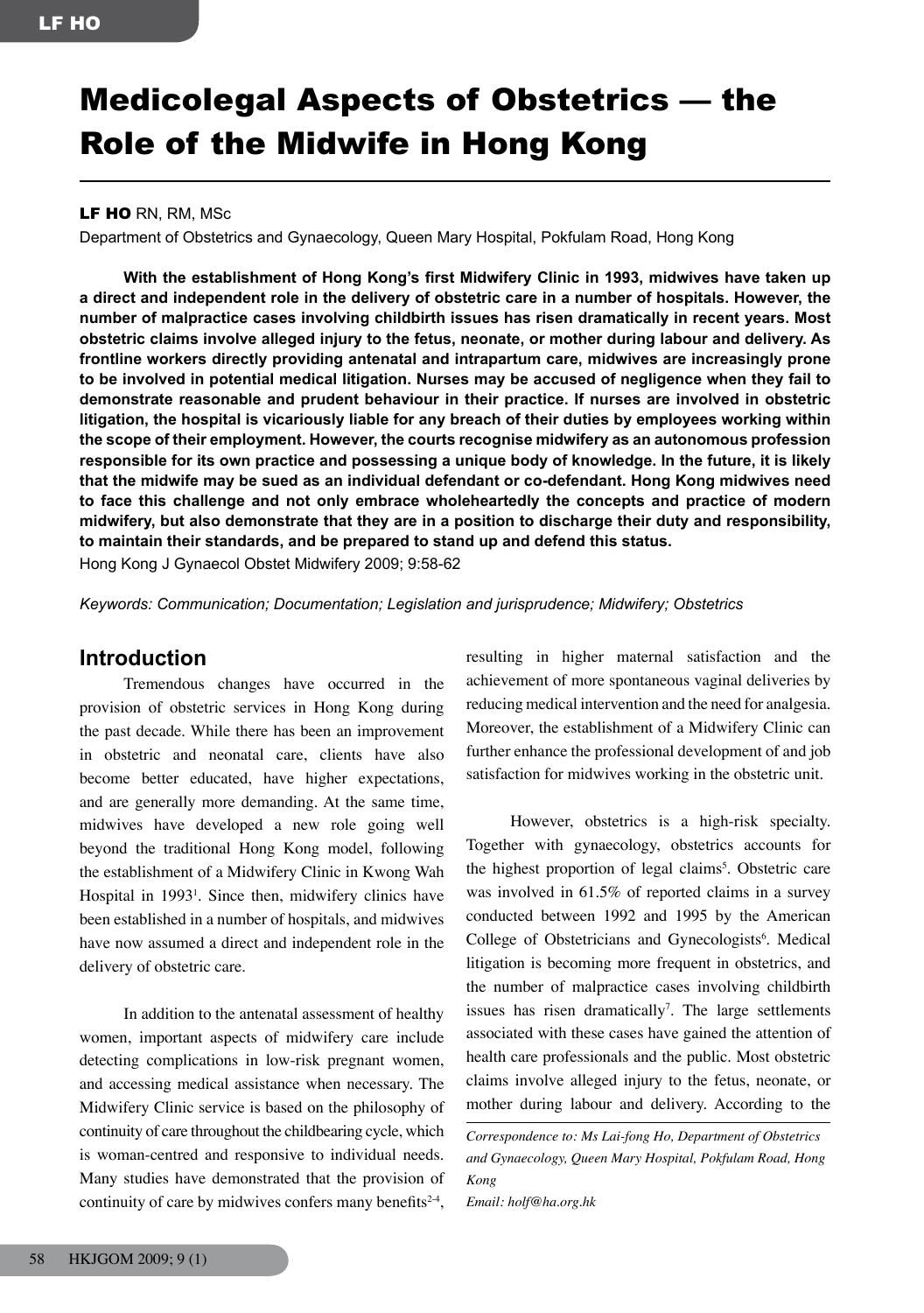guidelines published by the Association of Women's Health, Obstetric and Neonatal Nurses, the most common allegations made in obstetric litigation are: inadequate intrapartum fetal monitoring, and / or an inadequate response to signs of fetal compromise, and / or an inability to interpret abnormal cardiotocograph (CTG) traces, which is of particular importance to risk management<sup>8</sup>.

# **The Role and Responsibility of Midwife**

The roles and activities performed by midwives are clearly defined in the handbook issued by the Midwives Council of Hong Kong. Apart from being an independent practitioner, a midwife also works as part of a multidisciplinary team. A midwife works within the paradigm of normal childbirth, and plays a participatory role in the detection and management of abnormalities and complications. A midwife also needs to provide holistic care to a woman and her family by promoting and protecting the safety and health of the mother and her infant<sup>9</sup>. The midwife plays a pivotal role, providing care during the entire process, from the clinic to the wards and finally back to the clinic. This involves history taking, physical examination, assessment and monitoring, providing necessary information, education, liaison, and, overall, ensuring the well-being of women in labour.

Optimal care depends on good communication. A midwife must be able to communicate effectively with colleagues and obstetricians to ensure safe and continuous care for mothers and babies, as well as with the mother and her partner to establish good rapport, enhance the quality of care, and engender trust. Documentation is another important way in which the midwife communicates with colleagues, obstetricians, and other allied health professionals. The midwife must document everything including examination findings, test results, symptoms, and complaints. In case of complications or unexpected problems, it is imperative these special events and the responses to them are documented in chronological sequence. In women with birth plans, the birth plan, if available, should be attached to the record.

As a frontline worker providing intrapartum care, skills and knowledge concerning the application and interpretation of the CTG is paramount for

perinatal nurses. It has been pointed out that the ability to perform and interpret the CTG independently has become a standard requirement for midwives making fetal assessments<sup>10</sup>. Failure to adhere to protocols may result in a negative outcome for the fetus and contribute to claims of nursing negligence<sup>11</sup>. A midwife is legally liable for assessment errors and interpretations of fetal heart rate patterns that result in fetal or neonatal injury or death.

There are other technical skills also required of today's frontline midwives. They are expected not only to be proficient and competent in the interpretation of the CTG, but in other technical skills such as performing ultrasound examinations and the repair of episiotomies and perineal lacerations. They must also be sensitive to the mothers' emotional reactions<sup>1</sup>. Midwives are required to undertake periodic refresher courses to maintain their registration, and proactively equip themselves with the necessary skills and knowledge. This helps to maintain the standard of practising midwives and also keep midwifery abreast of modern science.

# **Involvement of the Midwife in Potential Medical Litigation**

There are two major areas where midwives may be involved in medical litigation. The first and foremost concerns communication. The second involves technical and professional competence. Communication is the more important aspect, because, especially in a multidisciplinary team, ineffective or failed communication may have undermined or negated the results of correct or appropriate decisions, procedures, and interventions. One means of communication is the written record. The nursing notes usually provide a complete chronological record of the clinical condition of the patient, the involvement of medical teams, and the sequence of events. This record constitutes a major defence against any allegations of medical negligence. The timing of events is particularly important, especially when the patient's clinical condition has become abnormal. When catastrophes occur, one nurse should be responsible for regularly recording the time. In some units, combined medical / nursing notes are kept in the medical record. Gaps in the record can lead to speculation that 'if it wasn't written, then it didn't happen'. If the medical record is precise and concise, it will be the defendant's best ally. On the other hand, missing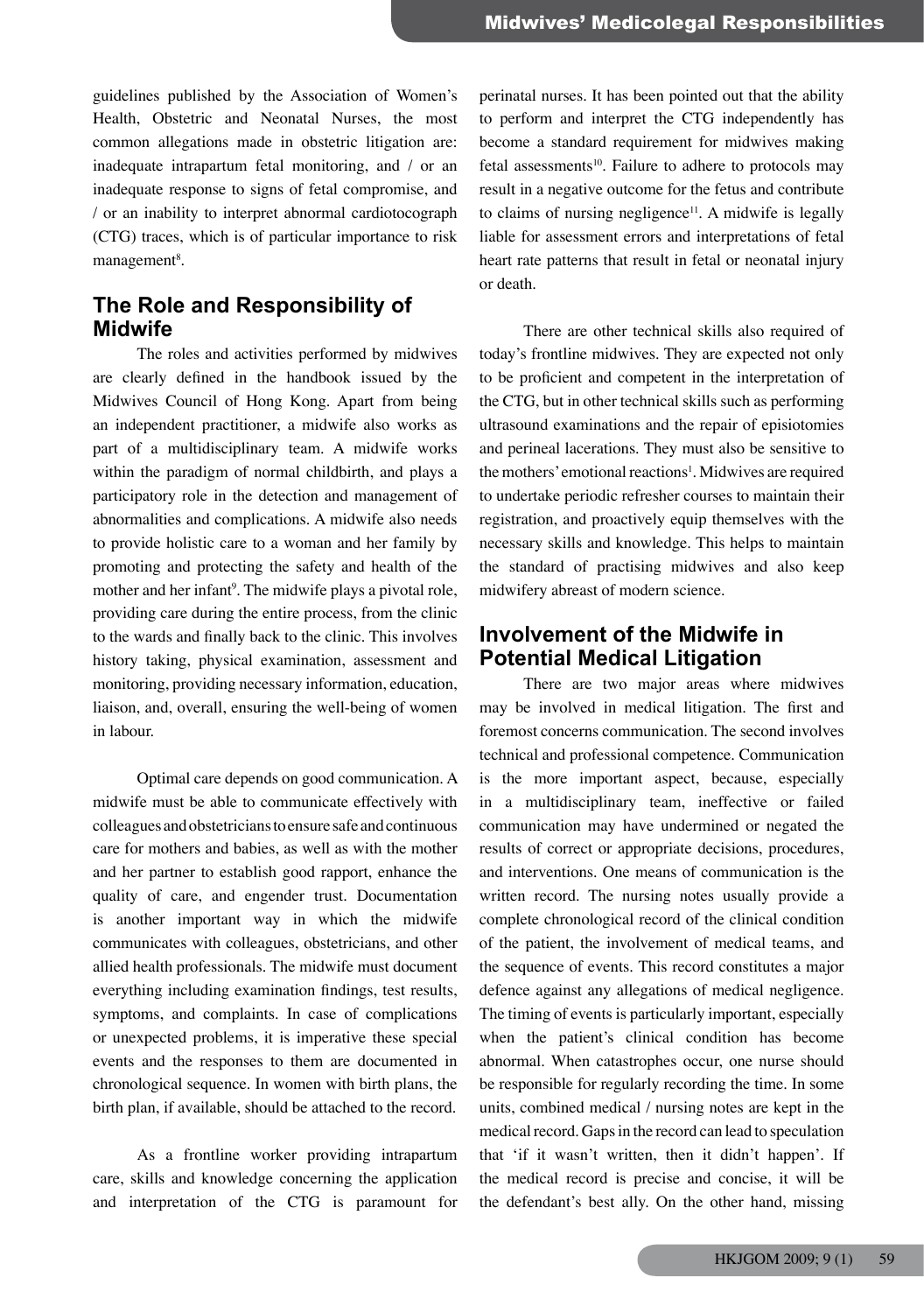information, incorrect timing of entries, incorrect or unclear entries that were not amended and countersigned afterwards, or frankly incorrect information or entries, can create an impression of mismanagement.

In malpractice claims involving communication issues, allegations often relate to interactions between nurses, patients, and obstetricians. Questions frequently asked in legal proceedings centre on whether the nurse communicated relevant clinical information to the obstetricians; how the chain of command was utilised to protect the safety and well-being of the pregnant woman and her fetus; and whether the patient was adequately advised of the risks and benefits of a treatment or procedure and had provided informed consent. For personnel involved in defending a claim, their only recall of the event often comes from reading the medical record months or years later, especially when the claim is made long after the alleged incident. As a midwife, it is beneficial to write special notes or an incident report in response to events that may have medicolegal consequences.

Technical and professional competence issues arise from events occurring during the intrapartum period. McMullen<sup>12</sup> identified five major omissions of labour and delivery nurses that led to liability. These were: failure to monitor the maternal and fetal status appropriately; inappropriate use of oxytocin, or inappropriate monitoring of its use; failure to notify doctors in a timely manner; initiation of procedures without adequate client information or consent; and improper sponge or instrument counts during caesarean sections. Midwives may not have been directly involved in these issues but nowadays, nurses may be called as co-defendants in litigation, and in many instances they are called as witnesses. In court, the statements of nurses may be checked against the record, and falsification of records, especially after being summoned by the court, is a criminal offence.

Here in Hong Kong, when nurses are involved in obstetric litigation, it is the hospital that is being sued because nurses are hospital employees. The hospital is vicariously liable for any breach of duties by its employees working within the scope of their employment. Vicarious liability is almost automatic when a nurse is found negligent<sup>13</sup>. The nurse has a duty to apply the

standard of care, which is a legal doctrine defined as "the degree of care that should be exercised by the average professional nurse under similar circumstances". Even for nurse-midwives in a multidisciplinary team, writing in the medical record that "physician has been notified" does not free them from additional legal action. However, at present, midwives are much less frequently targeted in malpractice lawsuits than physicians and hospitals.

# **Examples of Nursing Issues in Malpractice Claims**

#### *Communication*

A woman, who weighed 142 kg, was admitted at 42 weeks of gestation with irregular uterine contractions. The admitting nurse had difficulty monitoring the uterine contractions and fetal heart rate, and also had difficulty correlating the fetal heart rate pattern with the uterine activity because of the woman's thick abdomen. She missed the onset of late decelerations and did not notify the obstetrician or request the placement of a fetal scalp electrode. By the time the obstetrician returned for reassessment, the fetal heart rate was recorded as 47 beats per minute. Although an emergency caesarean section was performed, the neonate did not survive. The hospital agreed to pay the woman US\$725,000 before trial, for failing to properly monitor her fetus during  $l$ abour $14$ .

This case illustrates the legal duties of the registered midwife when conducting fetal heart rate assessments. The nurse is required to act independently to protect the well-being of the mother and her unborn child and to communicate with the obstetrician in a timely and appropriate manner. It is reasonable to expect the intrapartum nurse to detect abnormal patterns should they appear, and to report the findings to the attending obstetrician in time for necessary intervention<sup>15</sup>.

#### *Documentation*

A novice nurse was assigned as the named-nurse to take care of a 42-year-old woman who was in labour. Electronic fetal heart monitoring was initiated and late decelerations and periods of bradycardia were recorded. The novice nurse testified that she "knew something must be wrong" with the traces and attempted to get help without success. She claimed that she spoke to the charge-nurse and had attempted to page a resident three times. However, all these actions were not charted in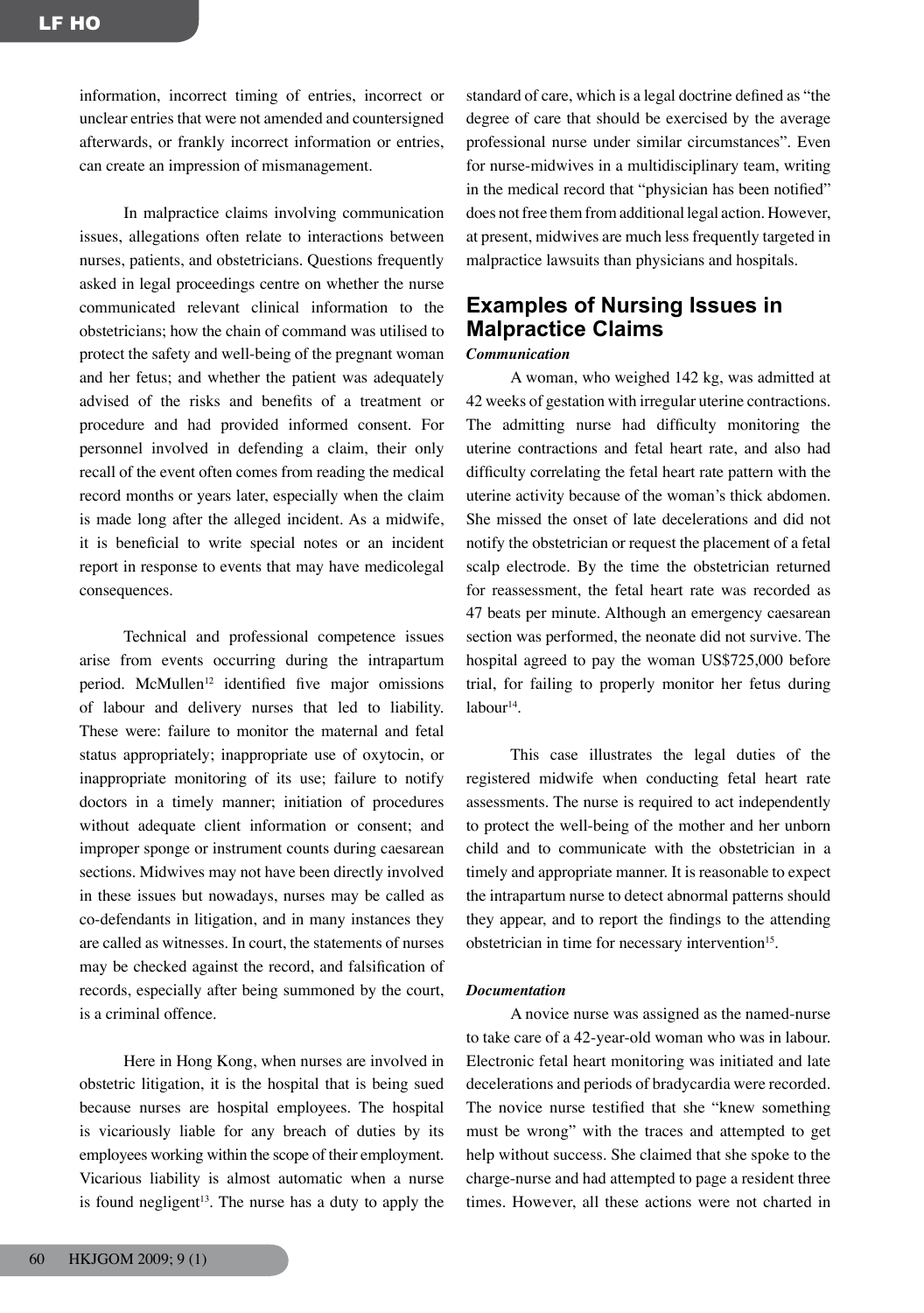the medical record. The charge-nurse testified that the novice nurse had spoken to her, but had not described the trace patterns, and the resident asserted that he received only one call. The neonate was delivered, but was asphyxiated and had spastic quadriparesis. A US\$2.15 million settlement was agreed upon before trial $16$ .

It is imperative that a novice nurse is closely supervised and guided, especially when performing fetal heart assessments. She should clearly and accurately document the actions that she has taken, such as the charting of all conversations and consultations. The nursing record constitutes the defence against any allegations of medical or nursing negligence. Accountability also requires that the nurse seeks appropriate consultation and advice from another skilled nurse or obstetrician when technical difficulties assessing the fetal heart rate arise. In the hands of inexperienced or untrained nurses, electronic fetal heart rate monitoring can become a liability<sup>17</sup>.

## **Conclusion**

In medical malpractice litigation, negligence is the predominant basis of liability. Nurses may be accused of negligence when they fail to demonstrate reasonable and prudent behaviour in their practice. In order to establish a

# **References**

verdict of malpractice, the patient's (plaintiff's) attorney must establish four elements: the existence of a duty by the professional within the context of a relationship; the applicable standard of care and its violation (breach of duty); a compensable injury to the patient; a causal connection between the violation of the standard of care and the patient's injury<sup>7</sup>.

The courts recognise midwifery as an autonomous profession responsible for its own practice and possessing a unique body of knowledge<sup>7</sup>. Midwives are rightly jealous of their status as independent practitioners and in law they are entitled to assume full responsibility for the care of women in normal labour<sup>18</sup>. In the future, it is likely that the midwife may be sued as an individual defendant or co-defendant especially the named-nurse, nurse-in-charge, and the nurse-practitioner.

Along with the recognition of their unique and autonomous professional status, comes legal responsibility. Hong Kong midwives must now face up to this challenge and demonstrate to both their colleagues and clients that they not only embrace the concepts and practices of modern midwifery wholeheartedly, but are also able to discharge their duties and responsibilities, to maintain their standards, and to stand up and defend this status.

- 1. Chow AW. Metamorphosis of Hong Kong midwifery. *Hong Kong J Gynaecol Obstet Midwifery* 2000; 1:72- 80.
- 2. Rowley MJ, Hensley MJ, Brinsmead MW, et al. Continuity of care by a midwife team versus routine care during pregnancy and birth: a randomised trial. *Med J Aust* 1995; 163:289-93.
- 3. Wagner M. Autonomy: the central issue of midwifery. *Midwifery Today Childbirth Educ* 1997; 42:16-8.
- 4. Pope R, Cooney M, Graham L, et al. Aspects of care 2: enhanced role and social aspects. *B J Midifery* 1998; 6:20-4.
- 5. George JE, Quattrone MS, Goldstone M. Nursephysician communication breakdown: is it a basis for nurse liability? *J Emerg Nurs* 1996; 22:144-5.
- 6. Griffin LP, Heland KV, Esser L, Jones S. Overview of the 1996 Professional Liability Survey. *Obstet Gynecol*

*Surv* 1999; 54:77-80.

- 7. Koniak-Griffin D. Strategies for reducing the risk of malpractice litigation in perinatal nursing. *J Obstet Gynecol Neonatal Nurs* 1999; 28:291-9.
- 8. Clinical competencies and education guide: antepartum and intrapartum fetal heart rate monitoring. *Washington, DC: Association of Women's Health, Obstetric and Neonatal Nurses*, 1998.
- 9. Conduct and practice in midwifery. *Hong Kong: Midwives Council of Hong Kong*, 2000.
- 10. Gebauer CL, Lowe NK. The biophysical profile: antepartal assessment of fetal well-being. *J Obstet Gynecol Neonatal Nurs* 1993; 22:115-24.
- 11. Mahlmeister L. Legal implications of fetal heart assessment. *J Obstet Gynecol Neonatal Nurs* 2000; 29:517-26.
- 12. McMullen P. Liability in obstetrical nursing.